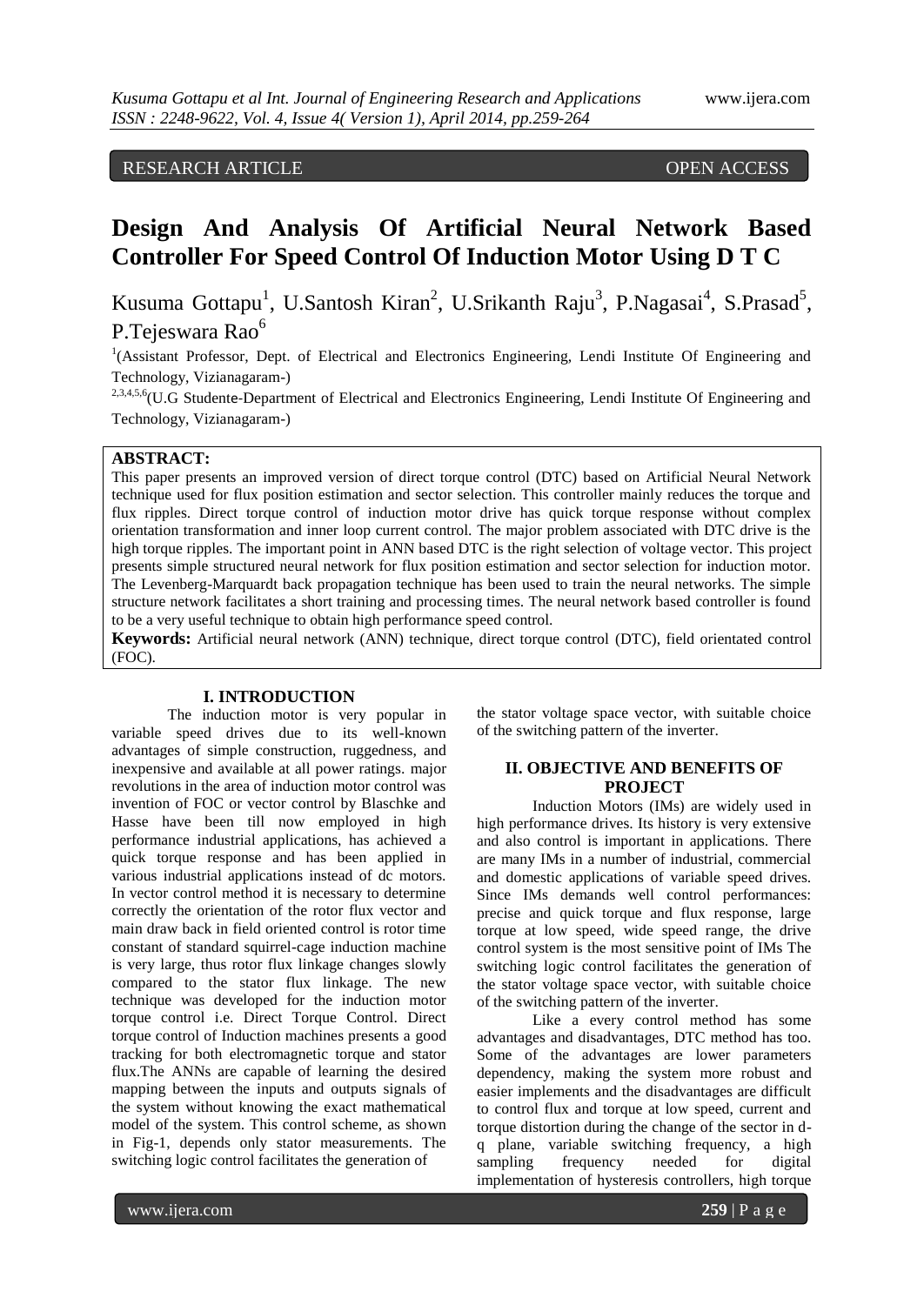ripple. The torque ripple generates noise and vibrations, causes errors in sensor less motor drives, and associated current ripples are in turn responsible for the EMI. The reason of the high current and torque ripple in DTC is the presence of hysteresis comparators together the limited number of available voltage vectors.This draw backs can be overcome by using intelligent technique called artificial neural network (ANN). The artificial neural network based DTC improve the induction motor performance in low speed operations and to minimize the torque ripples during short transients. The sector identification depends on the accurate estimation of stator flux position; this can be measured with the help artificial neural network. The ANNs are cable of learning the desired mapping between the inputs and outputs signals of the system. Since the artificial neural network do not use the mathematical model of the system. The induction motor is non-linear system; the ANNs are excellent estimators in non-linear systems. In this paper the load torque of the AC Motors is controlled by using Voltage Source Converter. The voltage source converter is designed by using following technique. Designing the pulses for voltage source converter by using Space Vector Modulation.

• Reduces the torque and flux ripples by using artificial neural network technique achieving the motor rotate at rated speed.

Designing the pulses for voltage source converter by using Space Vector Modulation.

Reduces the torque and flux ripples by using artificial neural network technique achieving the motor rotate at rated speed.



Fig. 1 Basic Direct Torque Control Scheme for AC Motor Drives



Fig. 2 Proposed ANN based DTC scheme

#### **III. LITERATURE REVIEW**

In past years this concept has been evolved over the years the first of its kind with advanced work was in JAN 2000, by C. Lascu, I. Boldea, F. Blaabjerg. Infrared technology was employed to track the position of the speaker in the video conference in year 2003, by Burak Ozpineci, L.M.Tolbertr [2],by Takahashi and Y. Ohmori in year 1989. The induction motors advantages over the rest of the motors. The main advantage is that induction motors do not require an electrical connection between stationary and rotating parts33 of the motor. Therefore, they do not need any mechanical commutator (brushes), leading to the fact that they are maintenance free motors. Induction motors also have low weight and inertia, high efficiency and a high overload capability. Therefore, they are cheaper and more robust, and less proves to any failure at high speeds.



Fig.3 Stationary Frame a-b-c to ds-qs Axes Transformation

$$
\begin{bmatrix} V_{as} \\ V_{bs} \\ V_{cs} \end{bmatrix} = \begin{bmatrix} \cos\theta & \sin\theta & 1 \\ \cos(\theta - 120^\circ) & \sin(\theta - 120^\circ) & 1 \\ \cos(\theta + 120^\circ) & \sin(\theta + 120^\circ) & 1 \end{bmatrix} \begin{bmatrix} V_{gs}^s \\ V_{ds}^s \\ V_{os}^s \end{bmatrix}
$$
 (1)

The corresponding inverse relation is

$$
\begin{bmatrix} V_{qz}^{z} \\ V_{qz}^{z} \\ V_{qz}^{z} \\ V_{\alpha z}^{z} \end{bmatrix} = \frac{2}{3} \begin{bmatrix} \cos\theta & \cos(\theta - 120^{\circ}) & \cos(\theta + 120^{\circ}) \\ \sin\theta & \sin(\theta - 120^{\circ}) & \sin(\theta + 120^{\circ}) \\ 0.5 & 0.5 & 0.5 \end{bmatrix} \begin{bmatrix} V_{az} \\ V_{bz} \\ V_{cz} \end{bmatrix}
$$
 (2)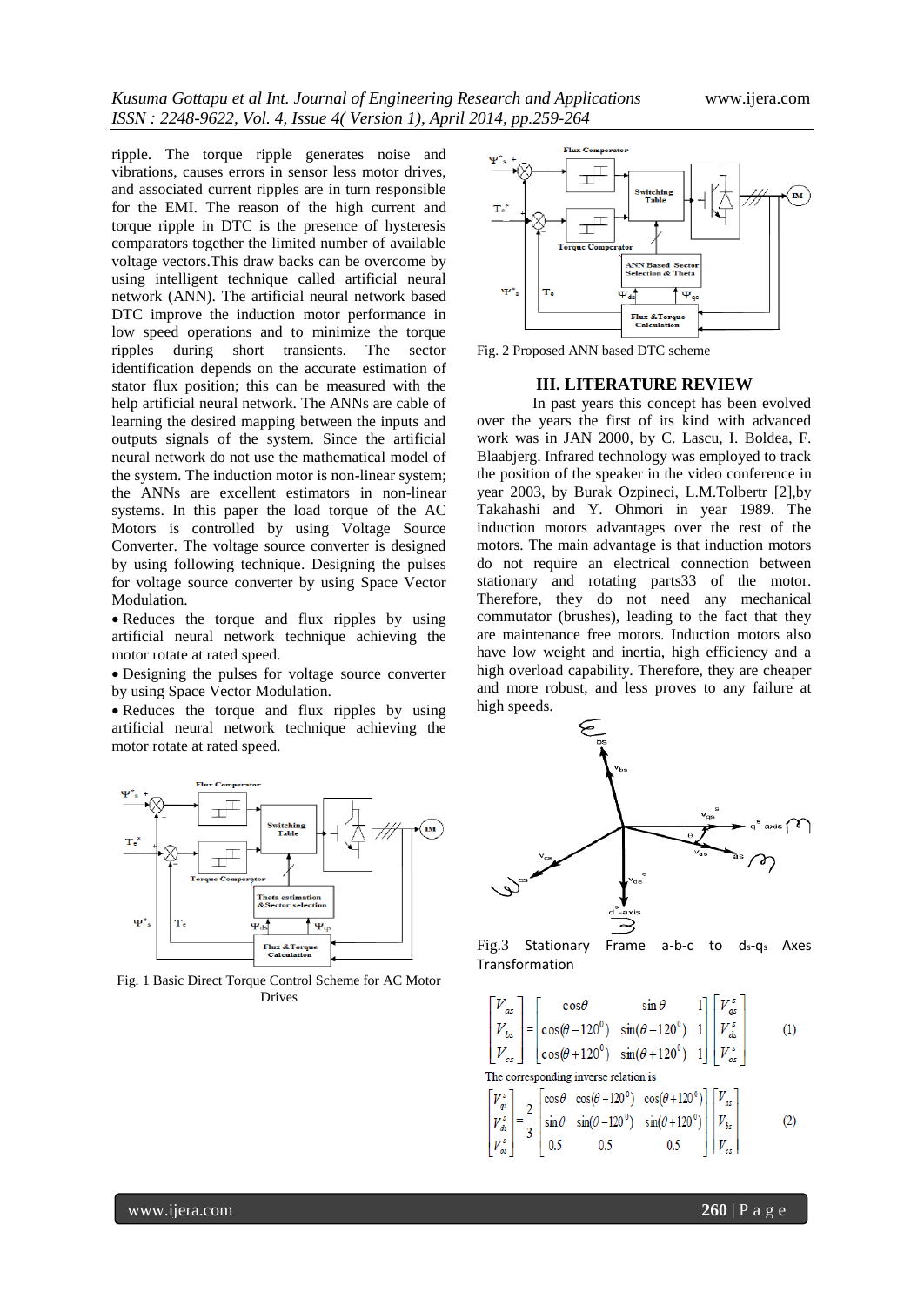

Fig.4 Synchronously Rotating Frame Machine Models with Input Voltage and Output Current Transformations

## **IV.CIRCUIT AND MAIN COMPONENTS**

In the past, DC motors were used extensively in areas where variable-speed operations were required. DC motors have certain disadvantages, however, which are due to the existence of the commutator and the brushes which makes the motor more bulky, costly and heavy. They are also robust and immune to heavy loading. The speed of the induction motor has to be controlled and so different types of controllers are used to obtain the desired speed. Various speed control techniques implemented by modern-age Variable Frequency Drive are mainly classified in the following three categories.

- 1. Scalar Control (V/f Control),
- 2. Vector Control (Indirect Torque Control)
- 3. Direct Torque Control (DTC).

The aim of our paper is to control the Speed & Torque of the induction motor using Direct torque control technique.

The dynamic modeling of induction motor is done in the SIMULINK using the necessary equations. The Direct torque control of the induction motor is also modeled in the SIMULINK using the necessary equations. Neural Networks is implemented in the system for better control of the induction motor.

#### **A. Direct Torque Control (DTC)**

The difference between the traditional vector control and the DTC is that the DTC has no fixed switching pattern.

- DTC main features are as follows:
- Direct control of flux and torque.
- Indirect control of stator currents and voltages.
- Approximately sinusoidal stator fluxes and stator currents.
- High dynamic performance even at stand still.

This method presents the following advantages:

- Absence of co-ordinate transforms.
- Minimal torque response time, even better than the vector controllers.

Although, some disadvantages are present:

- Possible problems during starting.
- Inherent torque and flux ripples.

## **B. CONTROL STRATEGY FOR SVM BASED DTC**

The block diagram of direct torque and flux control is shown in Figure 6 explains the control strategy. The speed control loop and the flux program as a function of speed are shown as usual and will not be discussed. The command stator flux and torque magnitudes are compared with the respective estimated values and the errors are processed through hysteresis-band controllers, as shown. The flux loop controller has two levels of digital output according to the following relations.

- $H_{\dots} = 1$  for  $E_{\dots} > +HB_{\dots}$  $(4.1)$
- $H_w = -1$  for  $E_w < -HB_w$  $(4.2)$
- $H_{\tau_e} = 1$  for  $E_{\tau_e} > +H B_{\tau_e}$  $(4.3)$

$$
H_{Te} = -1 \quad \text{for} \quad E_{Te} < -H\!B_{Te} \tag{4.4}
$$

$$
H_{Te} = 0 \quad \text{for} \quad -H B_{Te} < E_{Te} < +H B_{Te} \tag{4.5}
$$

The feedback flux and torque are calculated from the machine terminal voltages and currents. The signal computation block also calculates the sector number S (k) in which the flux vector Ψs lies.



The voltage vector receives the input signals HΨ HTe and S(k) generates the appropriate control voltage vector (switching states) for the inverter by lookup table, which is shown in Table-1 (the vector sign is deleted). The inverter voltage vector (six active and two zero states) and a typical Ψs are shown in Figure 5. Neglecting the stator resistance of the machine.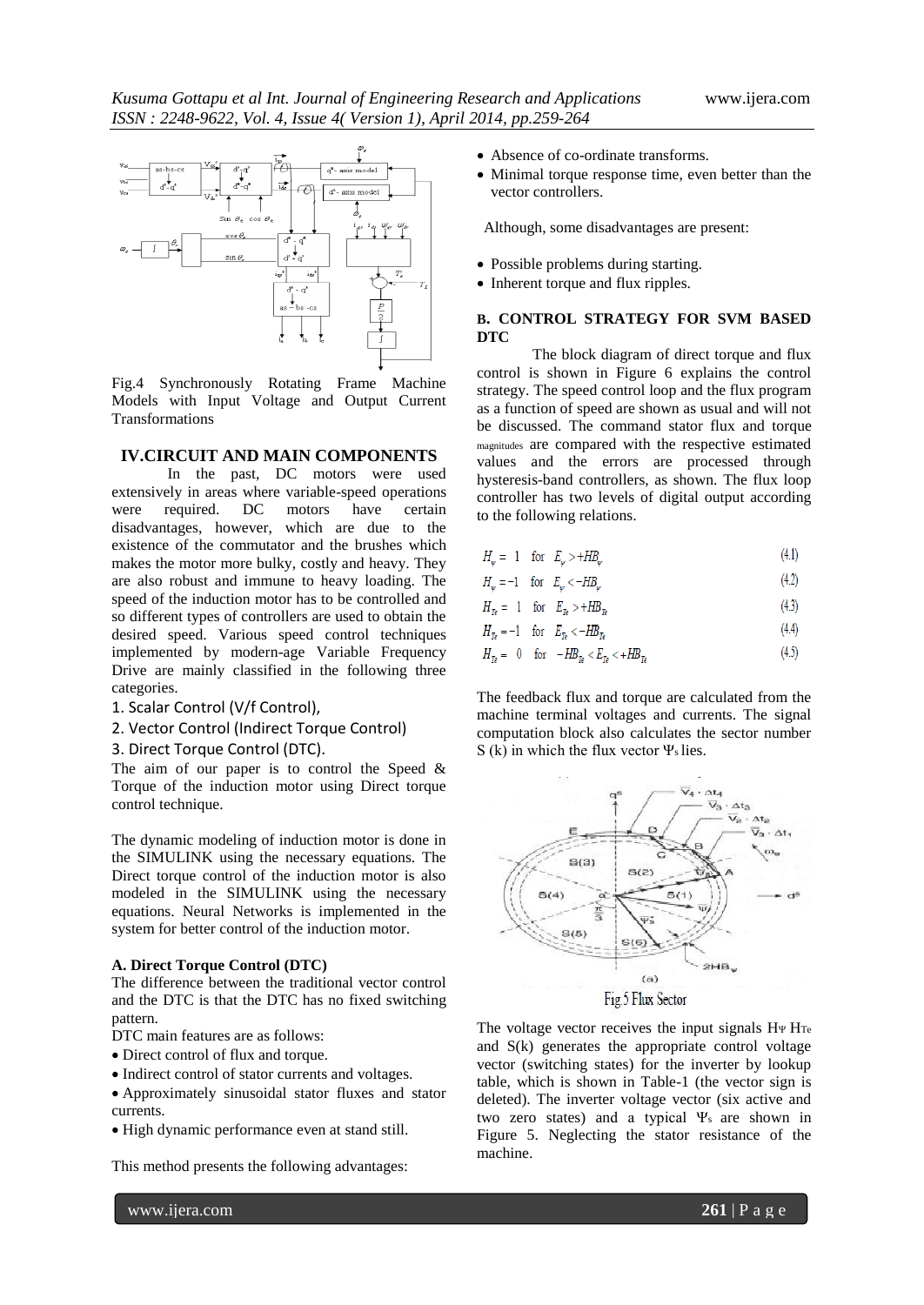$$
\overline{V}_s = \frac{d}{dt}(\overline{W}_s)
$$
\n(4.6)

$$
\left( \text{or} \right)
$$

$$
\Delta \overline{\psi}_s = V_s \cdot \Delta t \tag{4.7}
$$

The flux in machine is initially established to at zero frequency (dc) along the trajectory OA shown in Figure 5. With the rated flux, the command torque is applied and the  $\Psi_{s^*}$  vector starts rotating.



Fig.6 Direct Torque and Flux Control Block Diagram

| H,        | H_,     | S(1)           | S(2)        | S(3)           | S(4)      | S(5)      | S(6)      |
|-----------|---------|----------------|-------------|----------------|-----------|-----------|-----------|
| $F_D(1)$  | T(1)    | $V_2$          | V3          | $V_4$          | $V_5$     | $V_6$     | $V_1$     |
|           | T(0)    | $\rm V_0$      | $V_7$       | $V_0$          | $V_7$     | $\rm V_0$ | $V_7$     |
|           | $T(-1)$ | $V_6$          | $V_1$       | $\rm V_2$      | $V_{3}$   | $V_1$     | V5        |
| $F_D(-1)$ | T(1)    | $\mathrm{V}_3$ | $V_4$       | $V_5$          | $V_6$     | $V_1$     | $V_2$     |
|           | T(0)    | $V_7$          | $\rm V_{0}$ | $V_7$          | $V_0$     | $V_7$     | $\rm V_0$ |
|           | $T(-1)$ | V5             | V6          | $\mathrm{V}_1$ | $\rm V_2$ | V3        | $V_4$     |

Table I: Switching Table Of Inverter Voltage Vectors

| Voltage<br>Vector | V, | $\mathrm{V}_2$ | V, | $V_4$ | V٢ | $\rm V_{6}$ | $\mathrm{V}_0, \mathrm{V}_7$ |
|-------------------|----|----------------|----|-------|----|-------------|------------------------------|
| $\Psi_e$          |    |                |    |       |    |             |                              |
| ۾ ا               |    |                |    |       |    |             |                              |

Table 2 Flux And Torque Variations Due To Applied Volts

#### **C. ARTIFICIAL NEURAL NETWORKS**

Artificial Neural networks are relatively crude electronics models based on the neural structure of the human brain. Researchers from many scientific disciplines are designing artificial neural networks to solve a variety of problems in pattern recognition, prediction, optimization, associative memory, and control. Conventional approaches have been proposed for solving these problems. A neural net is based on layers of neurons. A unique property of a neural network is that it can still perform its overall function even if some of the neurons are not functioning. That is, they are very robust to error or failure. Here, neural network is used for compute the appropriate set of voltage and frequency to achieve the maximum efficiency for any value of operating torque and motor speed.



Fig.7 Simple Artificial Neuron

## **V. TESTING PROCEDURE**

#### ANN PROGRAM USING MATLAB:

p=[330.51 344.22 359.02 0.082757 19.88 29.012 30.078 41.039 54.522 68.712 79.413 89.65 90.374 100.32 110.48 129.4 139.12 149.29 150.23 163.67 172.09 182.3 190.08 209.82 210.46 220.15 236.1 249.96 257.92 269.99 270.49 285.11 294.27 301.9 315.15 329.99];  $\%p=p$ 

0=[11111122222233333444444555555666666]; net.numInouts=1: net.numLavers=3:  $net = newff([0 360],[36,1],{'tansig',poshn'};{'trangdm'}$ net.trainparam.lr=0.002: net.trainparam.epochs=5000 net=train(net.p.o);

 $\%$ net = newlind (p,o); gensim (net.-1)

## **Simulation Block Machine parameters:**

% Parameters of a typical induction machine.  $r_s = 2.7$ ; %Stator resistance  $r_r = 2.23$ ; %Rotor resistance L<sub>s</sub>=0.3562; %Stator inductance  $L_r = 0.3562$ ; %Rotor inductance M=0.3425; % Mutual inductance %Poles  $P=2$ J=0.00825; %Inertia  $V_{dc}$ =2\*155;%DC Link voltage  $V_{dc} = V_{dc}$  $t_{ss}$ =100e-6; % Sampling time  $\label{eq:Tr} T_r\!\!=\!\!L_r\!\slash\!r_r;$ sigma= $(L_s * L_r)$ - $(M * M)$ ;  $B=0.000;$  $Sls = sigma/L_r;$  $t_r = L_r / r r$ ; sigmal=sigm $(L<sub>s</sub>*L<sub>r</sub>)$ ;  $cl = (Lr/M);$  $c2 = (L_s * L_r) - (M * M);$  $1st = sigma/L<sub>r</sub>;$  $t = 20$ ; %N\*m  $1 = 0.8$  $Vs = 220/sqrt(3);$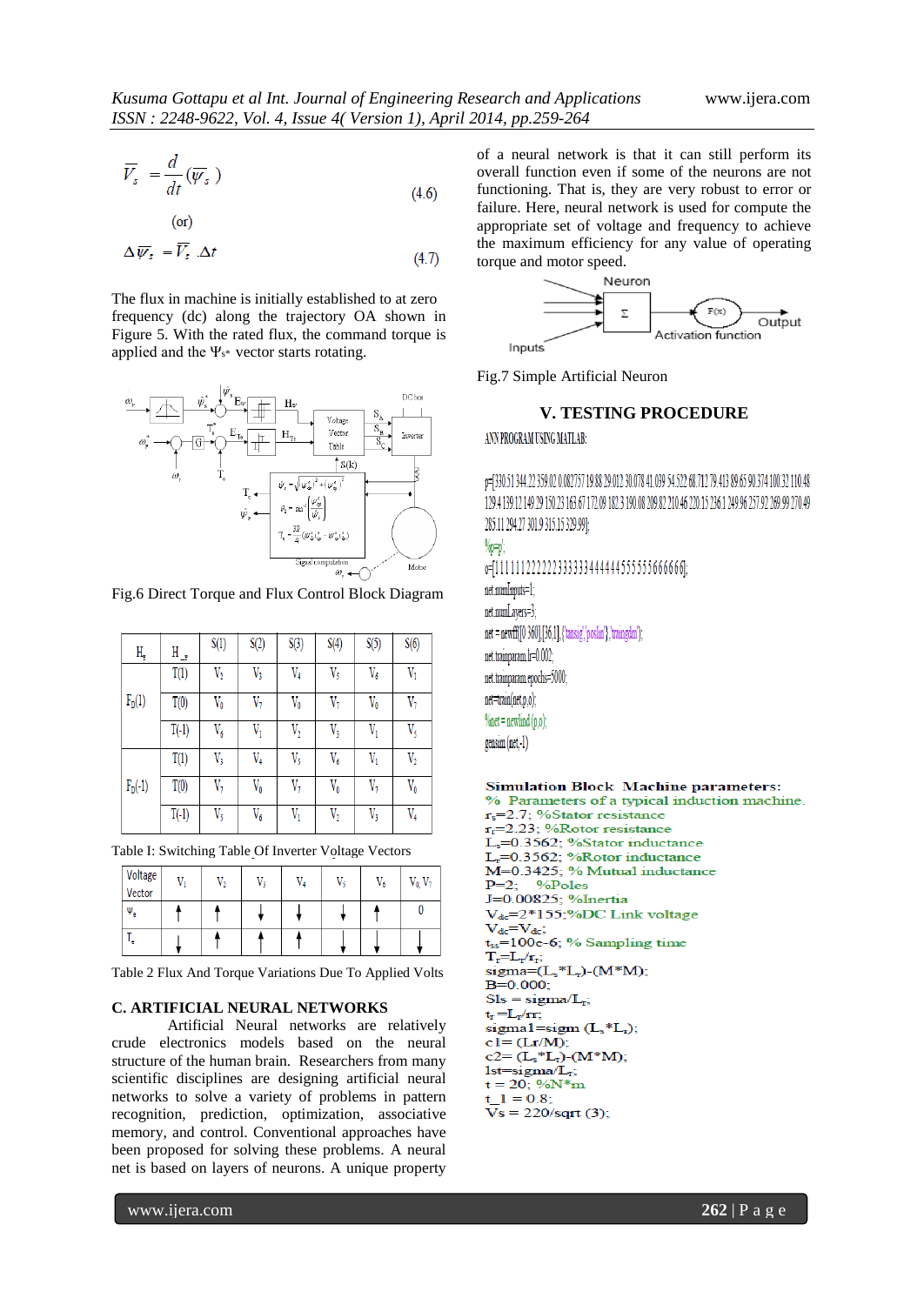

Fig.8 Simulation Block For DTC with ANN System

## **VI. Simulation results:**

The main simulation block diagram of the Induction Motor Model and waveforms of 3- Φ Input Voltage, 2- Φ Model output, Stator Current, Rotor Current, Speed & Electro Magnetic Torque Wave forms are shown in below figures.



Fig.9 Speed of induction motor with ANN Based SVM



Fig.10 Electromagnetic Torque Response Waveform with ANN DTC



Fig.11 Stator Flux Magnitude of ANN Based DTC



Fig.12 d-q axis Waveform With ANN Based DTC

## **VI. CONCLUSION**

From the above the classical direct torque control technique is used for DTC control of Induction motor.In classical DTC, as the torque ripple is maintained within hysteresis band, switching frequency changes with speed. Moreover, the torque ripple is important problem at low speed. It has several other disadvantages like high current and torque ripple, high noise level at low speed and lack of direct current control, an adaptive torque controller must be proposed for high performance applications.